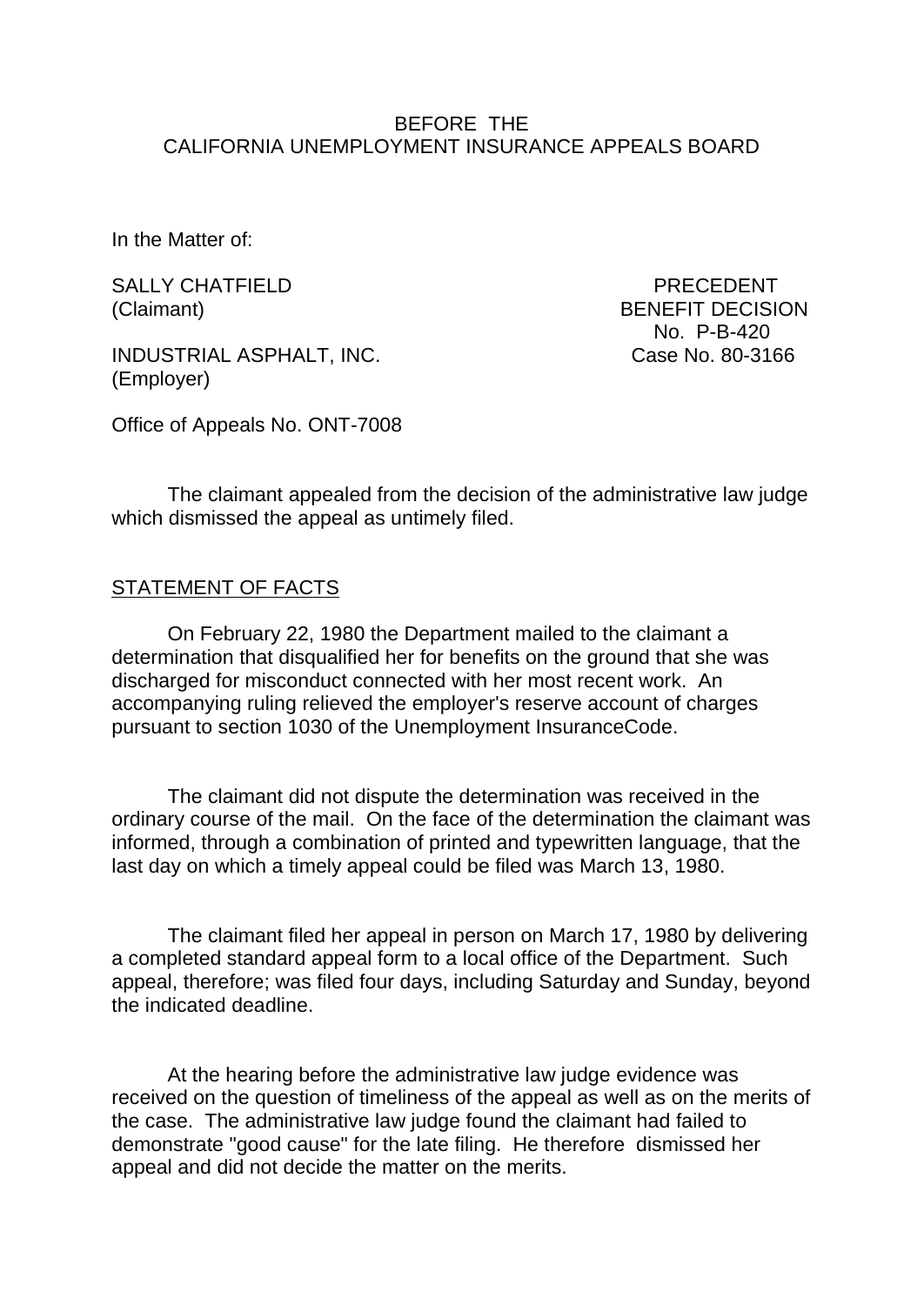The record reveals the claimant read the determination and was planning to file her appeal on Thursday, March 13, 1980, the date she was scheduled to report to the Department for an interview and the last day on which to file a timely appeal. On March 12, 1980, a friend of the claimant telephoned the local department office to advise them the claimant had left the area on March 11, 1980 to appear in court in Lancaster, California. The claimant's friend stated the claimant should be through by March 13 or March 14, 1980. The Department then rescheduled the claimant's appointment for the following Monday, March 17, 1980.

The claimant reported to the Department on March 17, 1980 for her scheduled interview and at that time filed her appeal. She was unaware that she would be delinquent in filing her appeal at that time. The claimant had no explanation for not mailing her appeal if her attendance in court prevented her from filing an appeal as planned at the time of her scheduled appointment on March 13, 1980.

# REASONS FOR DECISION

In Gibson v. Unemployment Insurance Appeals Board (1973), 9 Cal 3d 494, 108 Cal Rptr 1, the California Supreme Court held that in determining whether good cause exists for extending an appeal period, a liberal interpretation should be applied which takes into account the legislative objective of reducing the hardship of unemployment. The program must be administered informally without resort to technicalities that might deprive the unsophisticated applicant of his rights to benefits.

Prior to January 1, 1976, section 1328 of the code neither stated nor suggested what might constitute "good cause." Effective January 1, 1976, section 1328 of the code was amended to lengthen the appeal period to 20 days and certain criteria were added for adjudicating "good cause." Effective January 1, 1980, section 1328 was again amended; however, the criteria for adjudicating good cause remained the same. Section 1328 in its present form provides in pertinent part:

"The department shall consider the facts submitted by an employer pursuant to Section 1327 and make a determination as to the claimant's eligibility for benefits. The department shall promptly notify the claimant and any employer who prior to the determination has submitted any facts or given any notice pursuant to Section 1327 or this section and authorized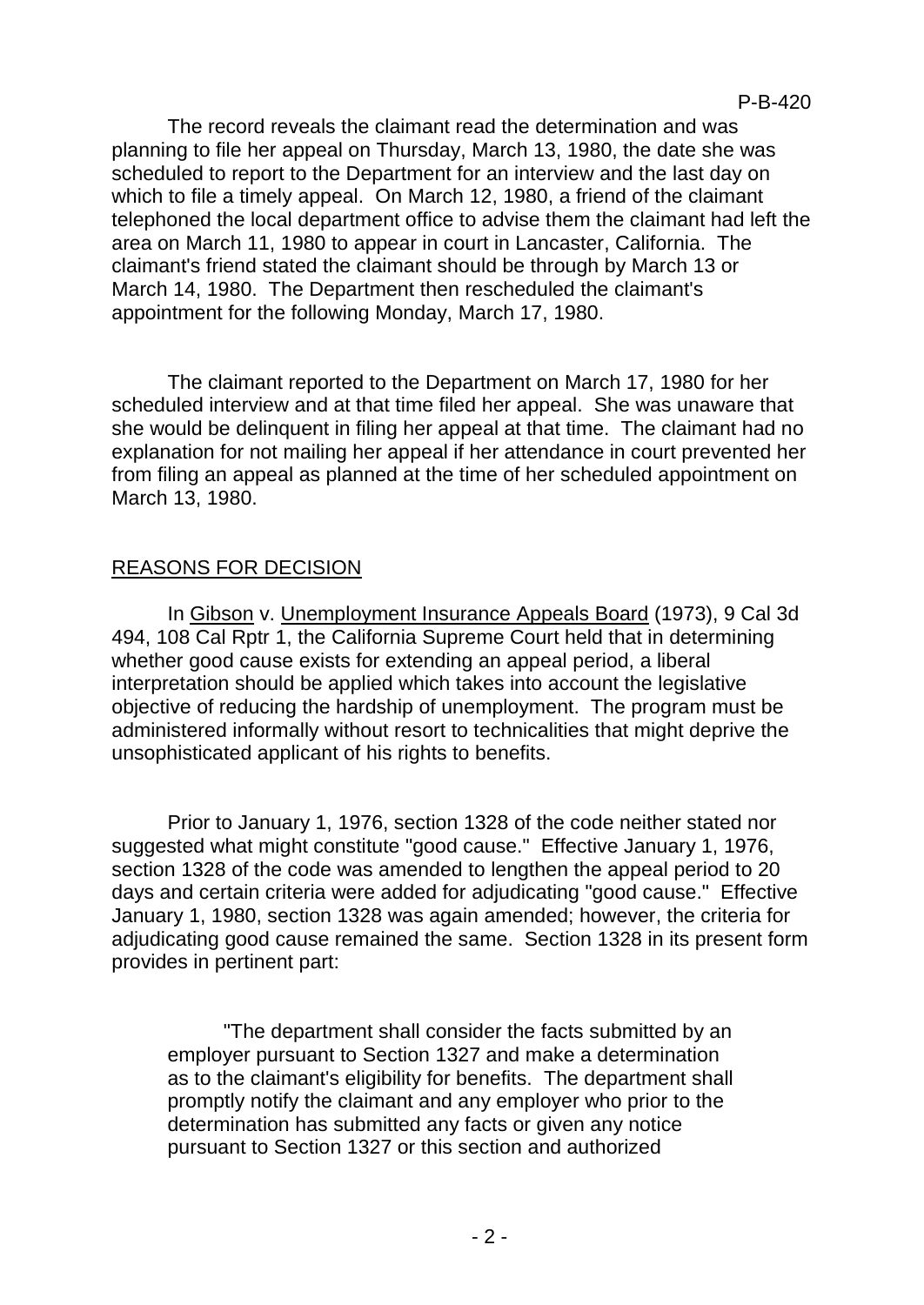regulations of the determination or reconsidered determination and the reasons therefor. . . . The claimant and any such employer may appeal from a determination or reconsidered determination to a referee within 20 days from mailing or personal service of notice of the determination or reconsidered determination. The 20-day period may be extended for good cause, which shall include, but not be limited to, mistake, inadvertence, surprise, or excusable neglect. . . ."

In Appeals Board Decision No. P-B-348 the Appeals Board considered the interpretation of the phrase "good cause" with respect to filing untimely appeals. However, that decision was limited to a consideration of the concept of "mistake" in the statute. This Board concluded that the statute is intended to cover only mistakes involving appeal rights, procedures and time limits as such but does not include mistakes relating to extrinsic matters.

The instant case does hot involve a late appeal due to mistake. Therefore, we will consider whether the claimant's failure to file a timely appeal falls within the other concepts of inadvertence, surprise and excusable neglect or other excusable reason.

As noted by the court in Amaro v. California Unemployment Insurance Appeals Board (1977), 65 Cal App 3d 715, 135 Cal Rptr 493, the concepts of mistake, inadvertence, surprise and excusable neglect are taken generally from section 473 of the Code of Civil Procedure (hereafter CCP 473). Section 473 provides in part that a court may relieve a party from a judgment, order, or other proceeding taken against him through his mistake, inadvertence, surprise or excusable neglect.

We know of no appellate court decisions that have specifically interpreted the terms inadvertence, surprise or excusable neglect as used in section 1328 of the code in its present form. It may be presumed that the legislature was aware of numerous appellate court decisions interpreting this identical language in CCP 473 when such language was enacted into section 1328 of the code. Accordingly, we look to such judicial interpretations for guidance.

In Martin v. Cook (1977), 137 Cal Rptr 434, 68 Cal App 3d 799, the court stated the purpose of remedial statutes is not to grant relief from defaults which are the result of the inexcusable neglect of parties or their attorneys.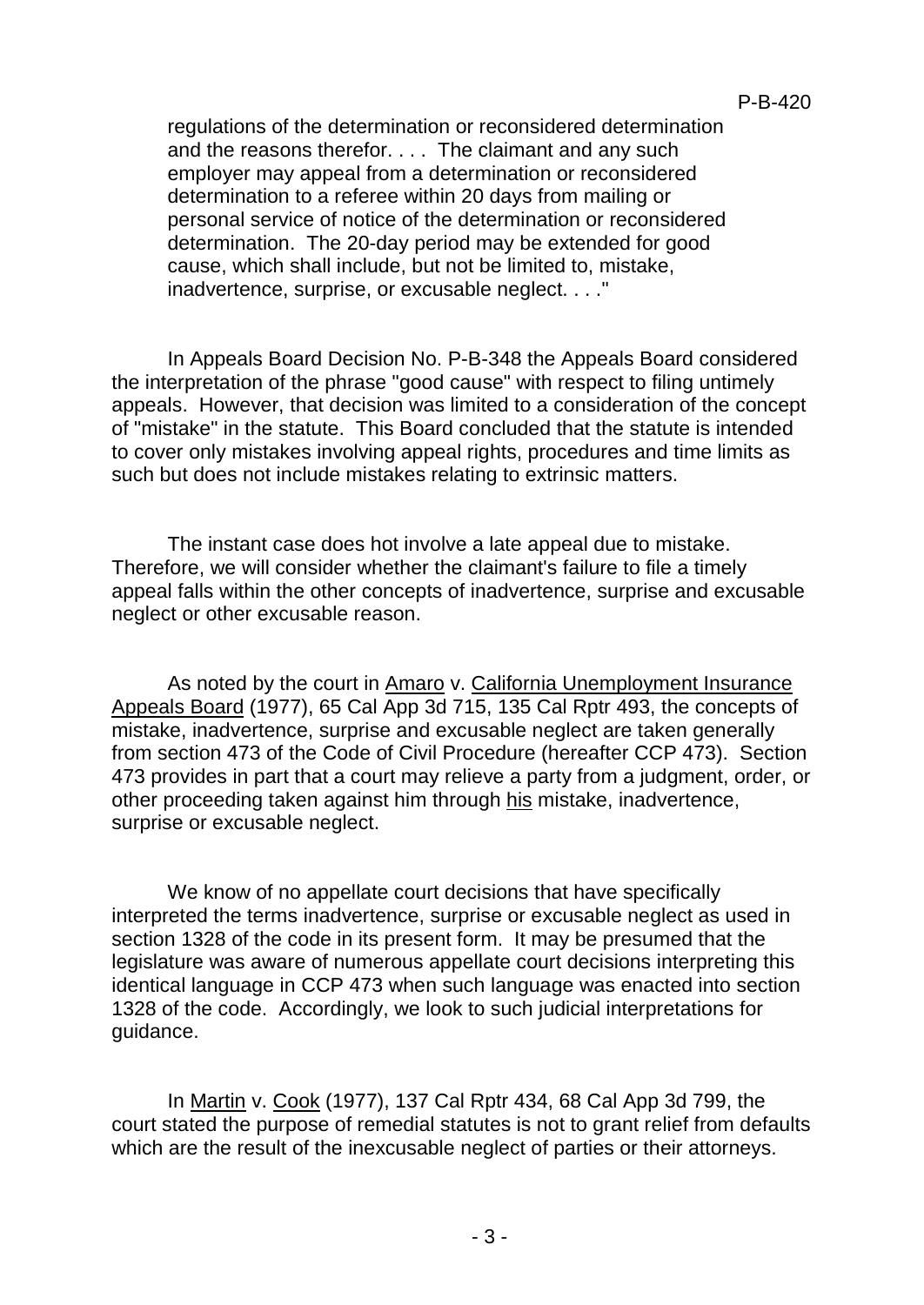P-B-420 The court in Baratti v. Baratti (1952), 109 Cal App 2d 917, 242 P.2d 22,

succinctly set forth a summary of the judicial definitions of mistake, inadvertence, surprise and excusable neglect with respect to granting or denying relief under CCP 473,as follows:

". . . A mistake of fact is when a person understands the facts to be other than they are; a mistake of law is when a person knows the facts as they really are but has a mistaken belief as to the legal consequences of those facts. (People v. Kelly, 35 Cal.App.2d 571, 574 [96 P.2d 372].) Inadvertence is defined as lack of heedfulness or attentiveness, inattention, fault from negligence. (Webster's New Inter. Dict., 2d ed.; Greene v. Montana Brewing Co., 32 Mont. 102 [79 P. 693, 694].) Inadvertence in the abstract is no plea on which to vacate a default. (Shearman v. Jorgensen, 106 Cal. 483, 485 [39 P. 863].) The 'surprise' referred to in section 473 is defined to be some 'condition or situation in which a party to a cause is unexpectedly placed to his injury, without any default or negligence of his own, which ordinary prudence could not have guarded against.' (Miller v. Lee, 52 Cal App 2d 10, 16 [125 P.2d 627].) The 'excusable neglect' referred to in the section is that neglect which might have been the act of a reasonably prudent person under the same circumstances. (Elms v. Elms, 72 Cal.App.2d 508, 513 [164 P.2d 936].) A judgment will not ordinarily be vacated at the demand of a defendant who was either grossly negligent or changed his mind after the judgment. (Kromm v. Kromm, 84 Cal.App.2d 523, 529 [191 P.2d 115].) To obtain relief a defendant must have acted within a reasonable time. (Hewins v. Walbeck, 60 Cal.App.2d 603, 611 [141 P.2d 241].) A party will not be relieved from his default unless he shows he acted in good faith and that his mistake, inadvertence, surprise or excusable neglect was the actual cause of his failure to appear. . . ."

In Elms, supra, the court stated in part:

". . . It is the duty of every party desiring to resist an action or to participate in a judicial proceeding to take timely and adequate steps to retain counsel or to act in his own person to avoid an undesirable judgment. Unless in arranging for his defense he shows that he has exercised such reasonable diligence as a man of ordinary prudence usually bestows upon important business his motion for relief under section 473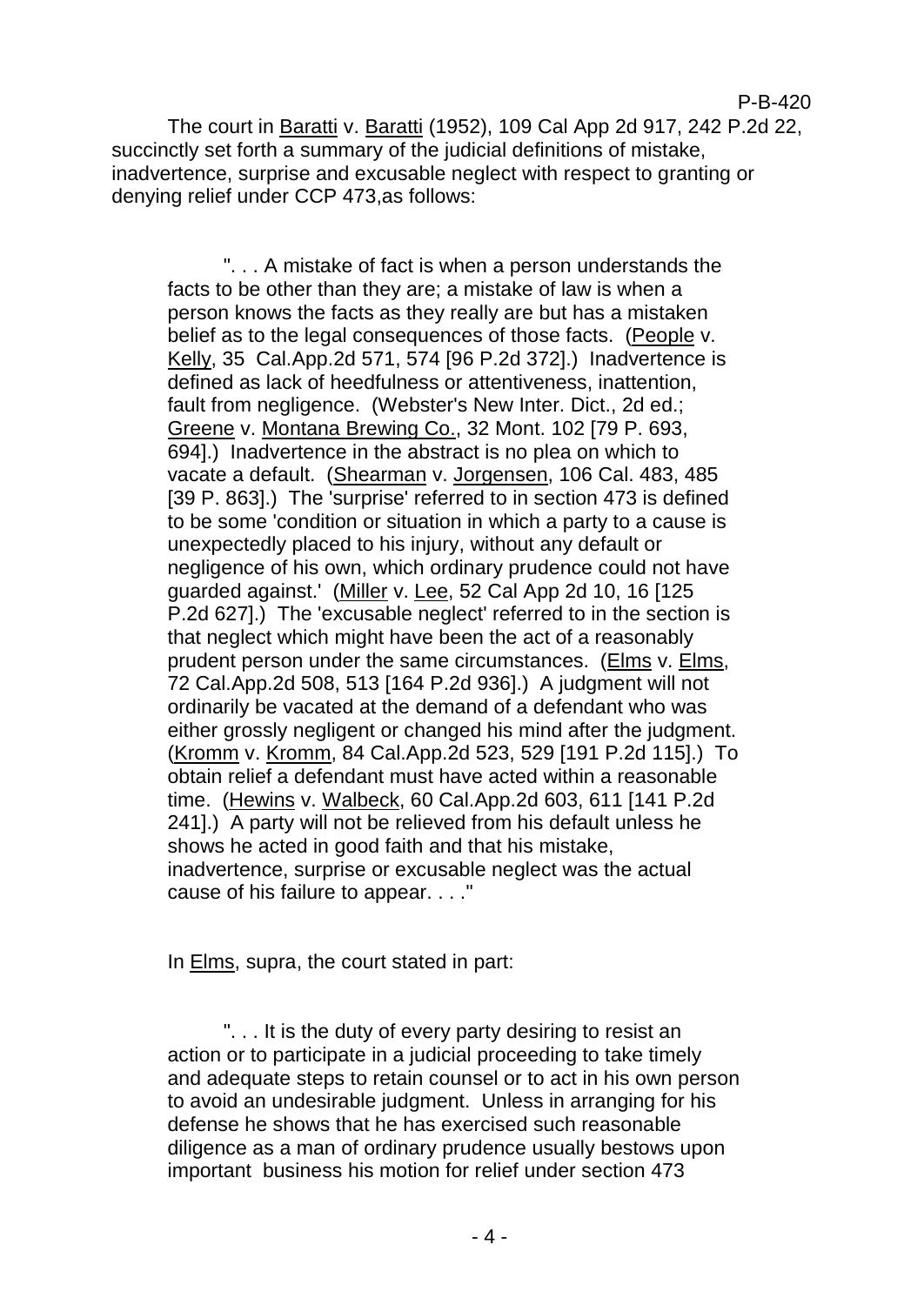will be denied. (Freeman, 483, 5th ed.) Courts neither act as guardians for incompetent parties nor for those who are grossly careless of their own affairs. All must be governed by the rules in force, universally applied according to the showing made. (Gillingham v. Lawrence, 11 Cal.App.231 [104 P. 584].) The law frowns upon setting aside default judgments resulting from inexcusable neglect of the complainant. The only occasion for the application of section 473 is where a party is unexpectedly placed in a situation to his injury without fault or negligence of his own and against which ordinary prudence could not have guarded. Neither inadvertence nor neglect will warrant judicial relief unless it may reasonably be classified as of the excusable variety upon a sufficient showing. (Hughes v. Wright, 64 Cal.App.2d 897 [149 P.2d 392].)

"A judicial proceeding is not to be treated by a party as a game of blindman's buff in which the participants may enter or withdraw at will. . . . If judgment be entered against a party in his absence before he can be relieved therefrom he must show that it was the result of a mistake or inadvertence which reasonable care could not have avoided, a surprise which reasonable precaution could not have prevented, or a neglect which reasonable prudence could not have anticipated. (See McGuire v. Drew, 83 Cal. 225 [23 P.312].) . . ."

The provision of section 473 CCP to relieve a party from judgment taken against him through his mistake, inadvertence, surprise or excusable neglect is remedial in its nature and is to be liberally construed so as to dispose of cases on their merits (Ramsey Trucking Co. v. Mitchell (1961), 11 Cal Rptr 283, 188 Cal App 2d Supp 862; Hover v. MacKenzie (1954), 266 P. 2d 60, 122 Cal App 2d 852; Friedrich v. Roland (1950), 213 P. 2d 423, 95 Cal App 2d 543; Kromm v. Kromm (1948), 191 P. 2d 115, 84 Cal App 2d 523; Elms v. Elms (1946), 164 P. 2d 936, 72 Cal App 2d 508).

Carelessness and negligence are not akin to "excusable neglect" under section 473 of the Code of Civil Procedure (Doyle v. Rice Ranch Oil Co. (1938), 81 P. 2d 980, 28 Cal App 2d 18. Mislaying of process, forgetfulness or intentional disregard of service of process does not constitute mistake, inadvertence, surprise or excusable neglect (Price v. Hibbs (1964), 37 Cal Rptr 270, 225 Cal App 2d 209). However, inadvertence not based on "mere forgetfulness" but on a misunderstanding in carrying out properly given instructions is excusable (Bernards v.Grey (1950), 97 Cal App 2d 679). See also Slater v. Selver, 25 Cal App 525.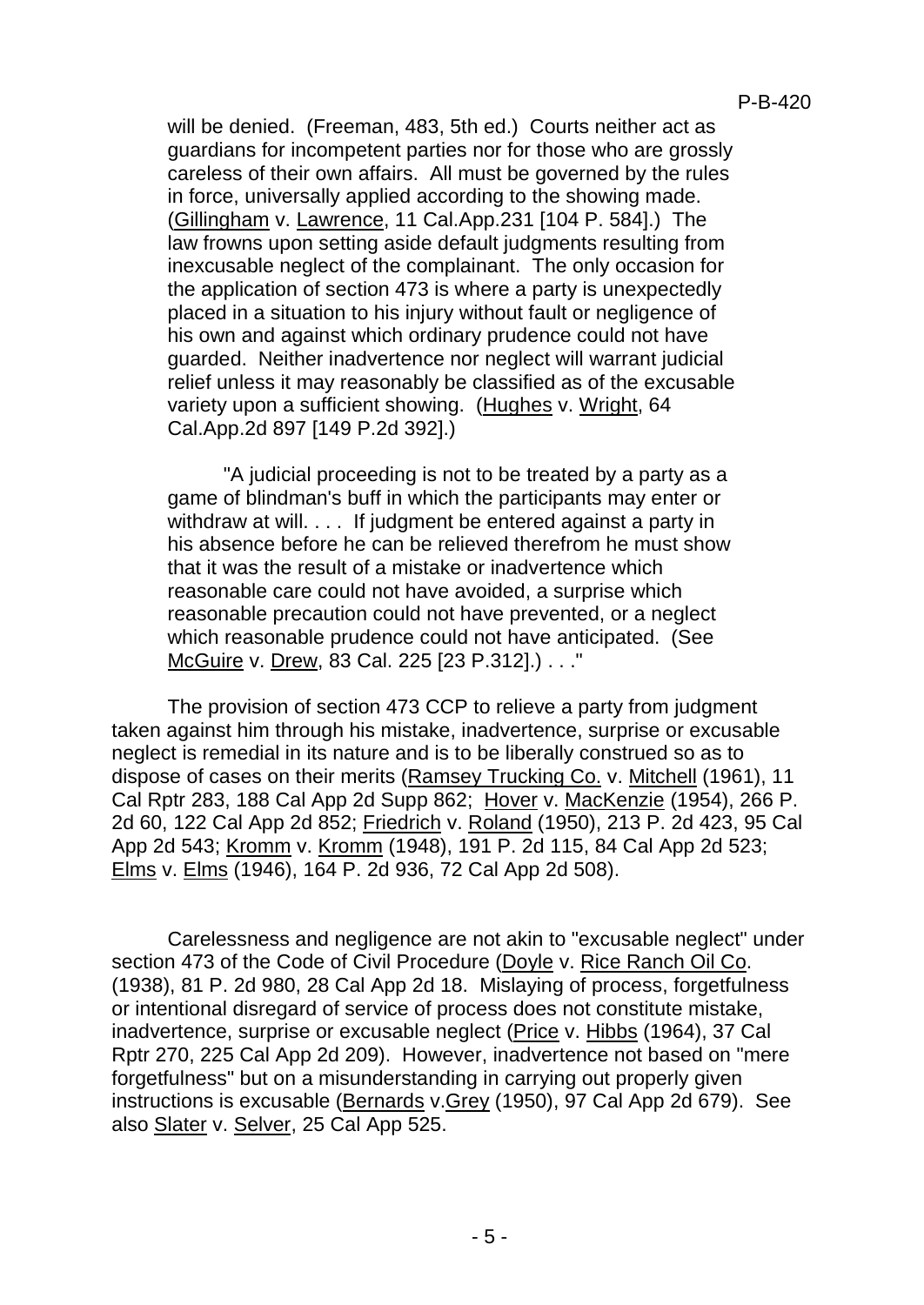P-B-420

A defendant's failure to read a summons does not excuse a default for not appearing and answering a complaint within the statutory time limit (Gilio v. Campbell (1952), 250 P.2d 373, 114 Cal App 2d Supp. 853). Relief from a default judgment which resulted from the party's ignorance of the English language is not an abuse of discretion (Berri v. Rogero (1914), 45 P.95, 168 Cal 736). However, ignorance of the law coupled with negligence in failing to look up the law does not justify granting relief (Gilio, supra; Security Truck Line v. City of Monterey (1953), 117 Cal App 2d 441, 256 P.2d 366, 257 P.2d 755).

The courts have granted relief under CCP 473 for the party's default. Accordingly, totally erroneous and entirely gratuitous advice of persons not associated with any party is not a "mistake" of the party entitling him or her to relief (Ludka v. Memory Magnetics International (1972), 101Cal Rptr 615, 25 Cal App 3d 316). However, courts are loath to penalize a litigant on account of some omission on the part of his or her attorney where the litigant has acted promptly and relied upon the attorney to his or her detriment (Orange Empire National Bank v. Kirk (1968), 66 Cal Rptr 240, 259 Cal App 2d 347; Stub v. Harrison (1939), 35 Cal App 2d 685).

In any case, a showing of due diligence has been held to be a prerequisite to granting relief under CCP 473 (DeMello v. Souza (1973), 111 Cal Rptr 274, 36 Cal App 3d 79). A lack of diligence is shown where a party delays to take action after knowledge of the facts or the effect of the delay on the adverse party (Roomer v. Retail Credit Co. (1975), 119 Cal Rptr 82, 44 Cal App 3d 926, 3 Witkin Cal. Procedure (2d ed) section 1048, p. 2623).

In cases where there is a doubt or not a strong showing under CCP 473, the courts have resolved such doubt in favor of relief (Griffin v. Bray (1968), 262 Cal App 2d 357). Relief should not be granted to those who wilfully slumber on their rights nor on flimsy excuses (Williams v. McQueen (1928), 265 P.339, 89 Cal App 659). Not every inadvertence or negligence warrants relief but only such inadvertence or negligence as may reasonably be characterized as excusable (Hummel v. Hummel (1958), 326 P.2d 542, 161 Cal App 2d 272).

With respect to appeals under section 1328 of the Unemployment Insurance Code, we recognize that in our administrative hearings we are not dealing with parties who are normally represented by counsel as is the case with litigants before the courts. The provisions of the Unemployment Insurance Code are to be liberally interpreted and should be applied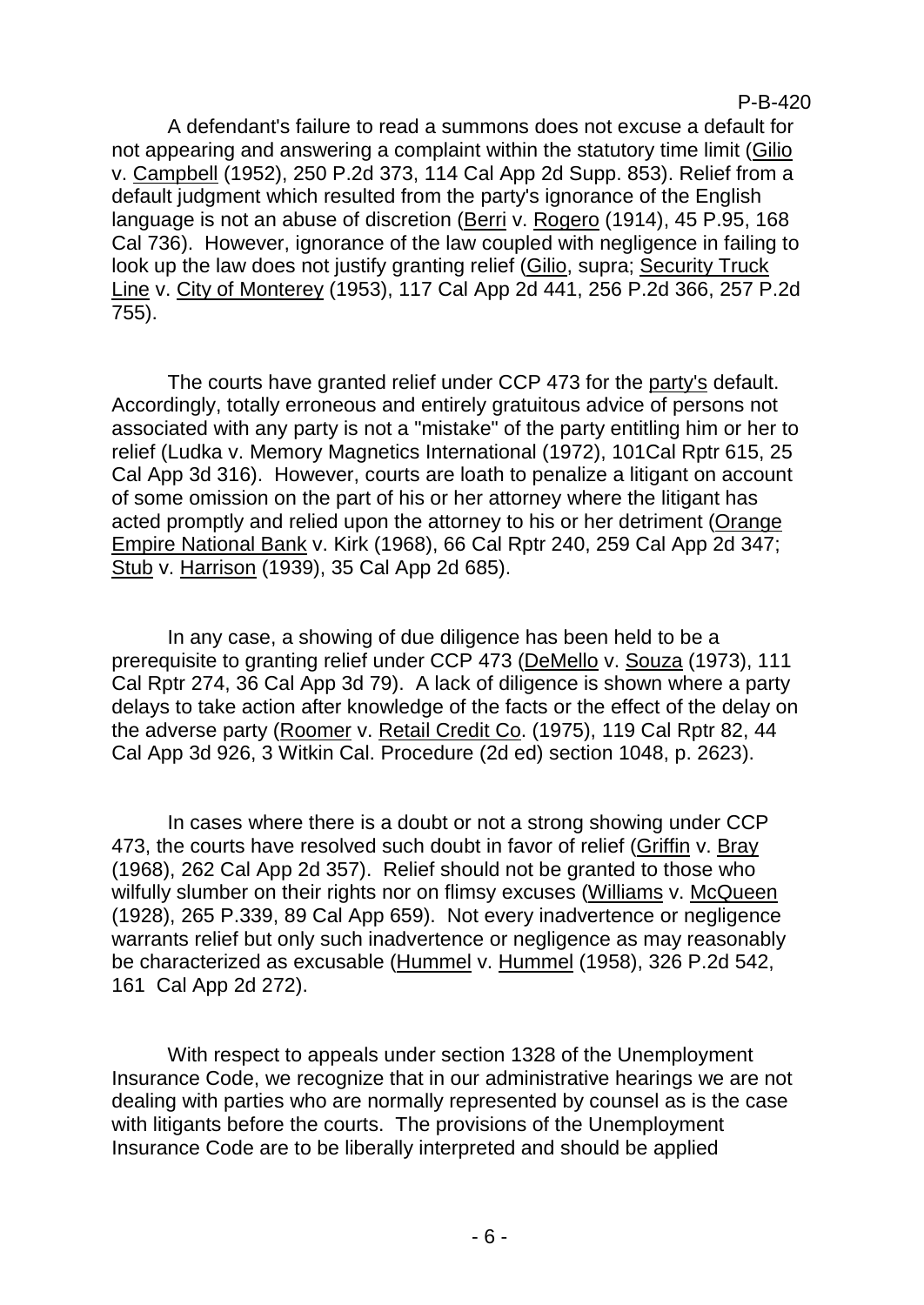in a manner that takes into account the legislative objective of reducing the hardship of unemployment without resort to technicalities that would deprive unsophisticated applicants of a consideration of their case on the merits (Gibson v. Unemployment Insurance Appeals Board (supra)).

Therefore, although the judicial definitions and interpretations of mistake, inadvertence, surprise or excusable neglect with respect to CCP 473 provide some guidance in interpreting the identical terms in section 1328 of the Unemployment Insurance Code, they must be viewed in the light of the purposes and objectives of the unemployment insurance program. Where there is doubt as to a showing of "good cause" for an untimely appeal that doubt should be resolved in favor of the applicant, whether claimant or employer.

Various factors must be considered in determining whether a particular individual's conduct is that of a reasonably prudent person in his or her situation.

In Appeals Board Decision No. P-B-348 the Appeals Board held that in untimely situations all relevant factors should be considered, including:

- "(1) The length of the delay;
- "(2) The reason for the delay;
- "(3) The diligence of the appellant in acting to protect his rights;
- "(4) What prejudice, if any, may result for the other parties or the Department if relief is granted (e.g., will witnesses still be available; has evidence been destroyed; are pertinent records still available, etc.?)

"Each case of an untimely appeal should be evaluated on its own particular facts. Instead of rigid formulas, common sense and basic equity should be applied in making a decision as to whether relief should be granted to the dilatory appellant."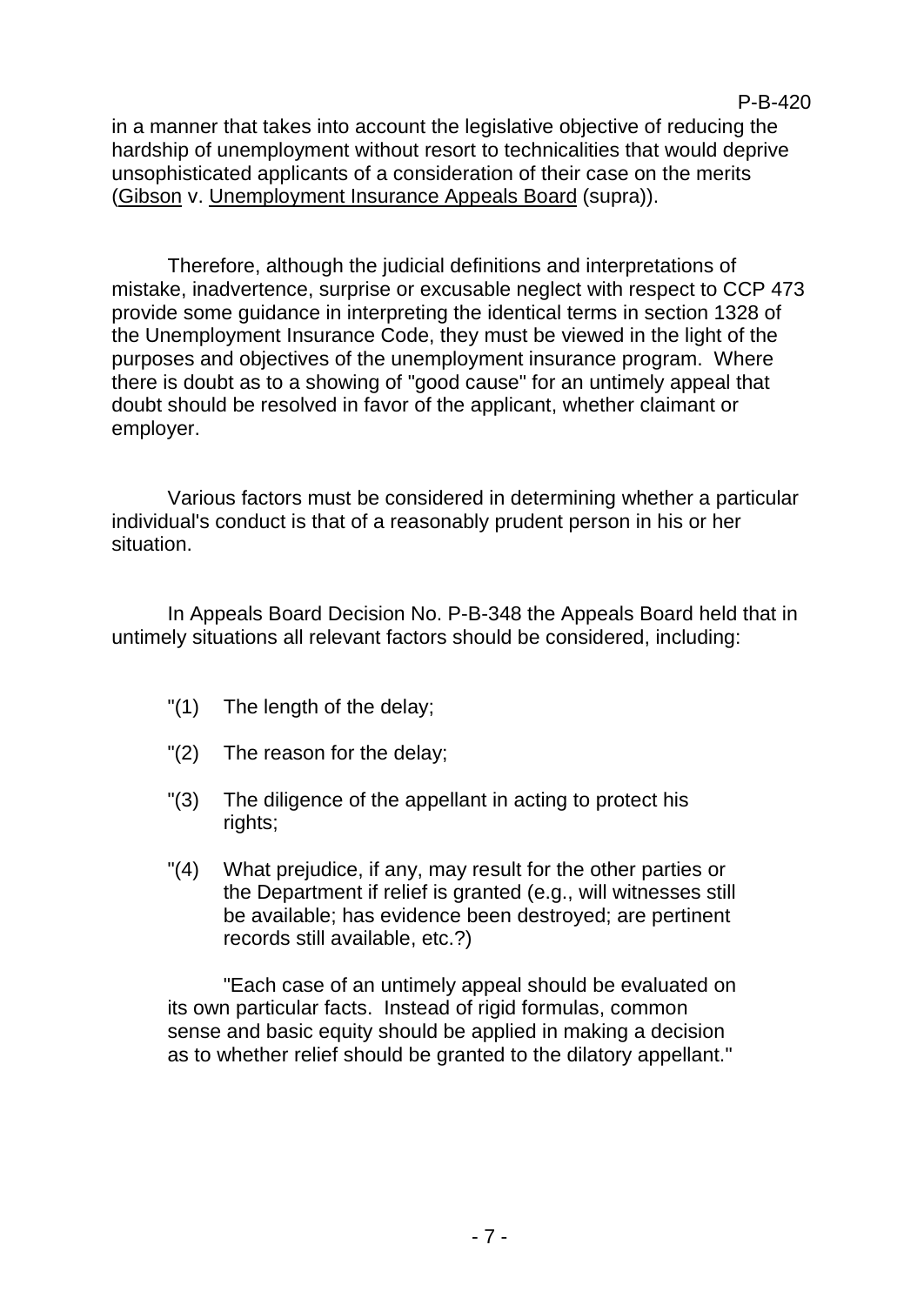The Appeals Board also stated:

"The more substantial the delay, the more substantial must be the reason demonstrated for the delay, and an extraordinary delay must have an extraordinary explanation."

It would be inappropriate to attempt to define what inadvertence, surprise or excusable neglect constitutes "good cause" in all instances,as that determination must of necessity be made on a case-by-case basis (Appeals Board Decision No. P-B-348).

However, considering the aforementioned judicial definitions and interpretations, the purposes of the unemployment insurance program (Gibson v. Unemployment Insurance Appeals Board (supra)), the guidelines set out in Appeals Board Decision No. P-B-348 and the judicial preference to resolve cases on the merits rather than technicalities (Ramsey Trucking Co. v. Mitchell (supra)), we turn to the issue of whether the instant claimant has established "good cause" for her untimely appeal.

The record indicates the claimant had taken some action to file an appeal on or before March 13, 1980. She would have filed her appeal on March 13, 1980 at her scheduled interview on that date but for the necessity that she appear as a witness in court. The claimant filed her appeal promptly after she returned from her court appearance.

Had the claimant mailed her appeal on Thursday, March 13, 1980, it would have been considered timely. Dependent upon the mail service, her appeal may have been received on Friday, March 14, 1980, in the ordinary course of the mail. However, it is very possible her appeal would not have been received until the following Monday, March 17, 1980, the day on which she actually filed her appeal.

Whether the claimant acted as a reasonably prudent person under like circumstances in not mailing an appeal to insure its timeliness is not clear from the record. The extent to which the claimant may have been distracted by having to appear in court is not known. What is known is that the delay was minimal as it included a weekend, there was no prejudice to other parties and the claimant acted with reasonable diligence to file her appeal after her error in not mailing her appeal.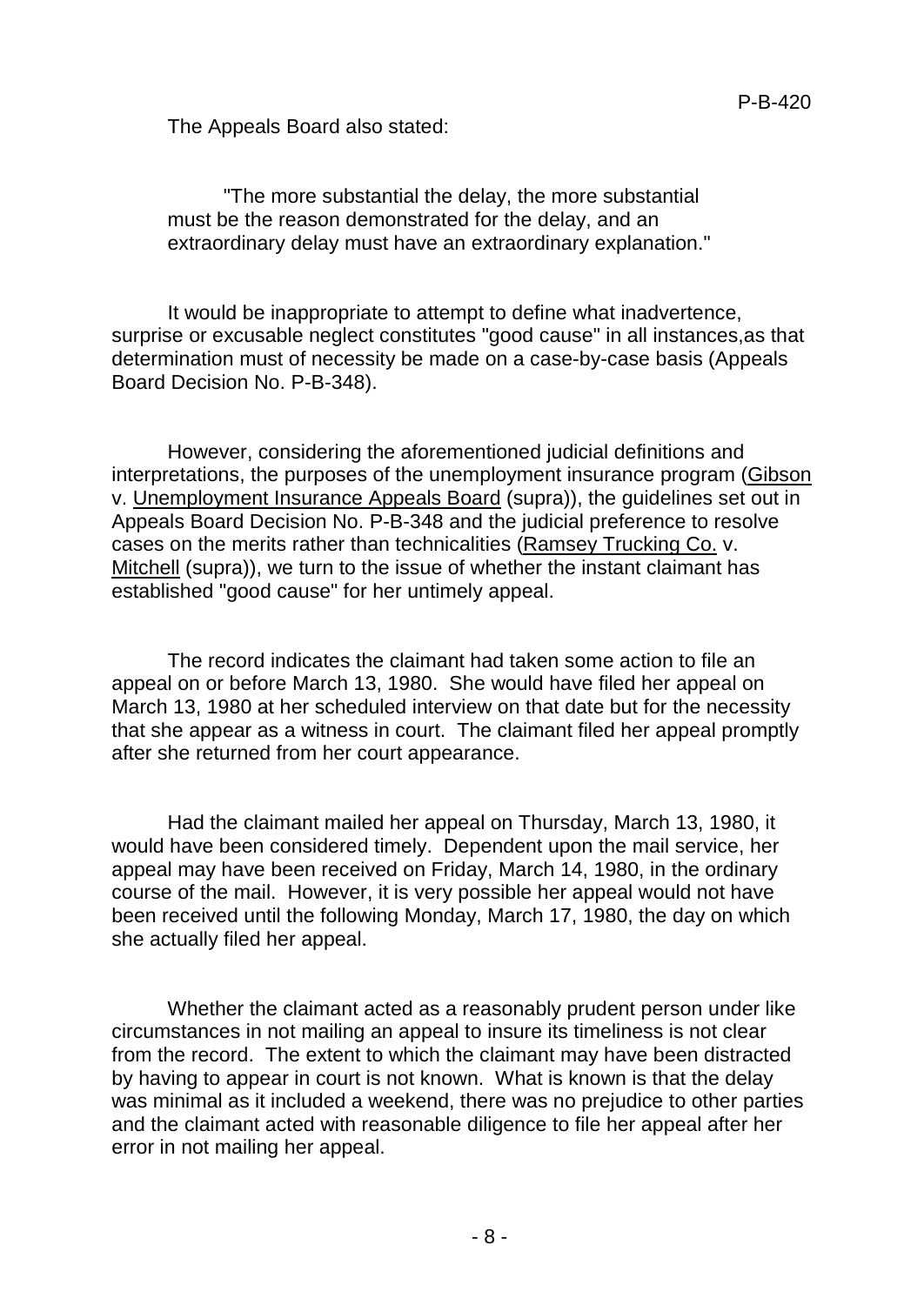The record indicates the administrative law judge took testimony on the merits. The claimant's inadvertence or negligence resulted in only minimal delay with no prejudice to another party and it would not comport with the purpose of the unemployment insurance program to deny her a decision on the merits. Therefore, we hold good cause has been shown for the untimely filing of her appeal and remand this matter for a decision on the merits.

### DECISION

The decision of the administrative law judge is set aside and the matter is remanded to the administrative law judge for a further hearing if necessary and a decision on the merits.

Sacramento, California, February 11, 1981.

# CALIFORNIA UNEMPLOYMENT INSURANCE APPEALS BOARD

DON BLEWETT, Chairperson

HERBERT RHODES

LORETTA A. WALKER

RAFAEL A. ARREOLA

DISSENTING - Written Opinion Attached:

MARILYN H. GRACE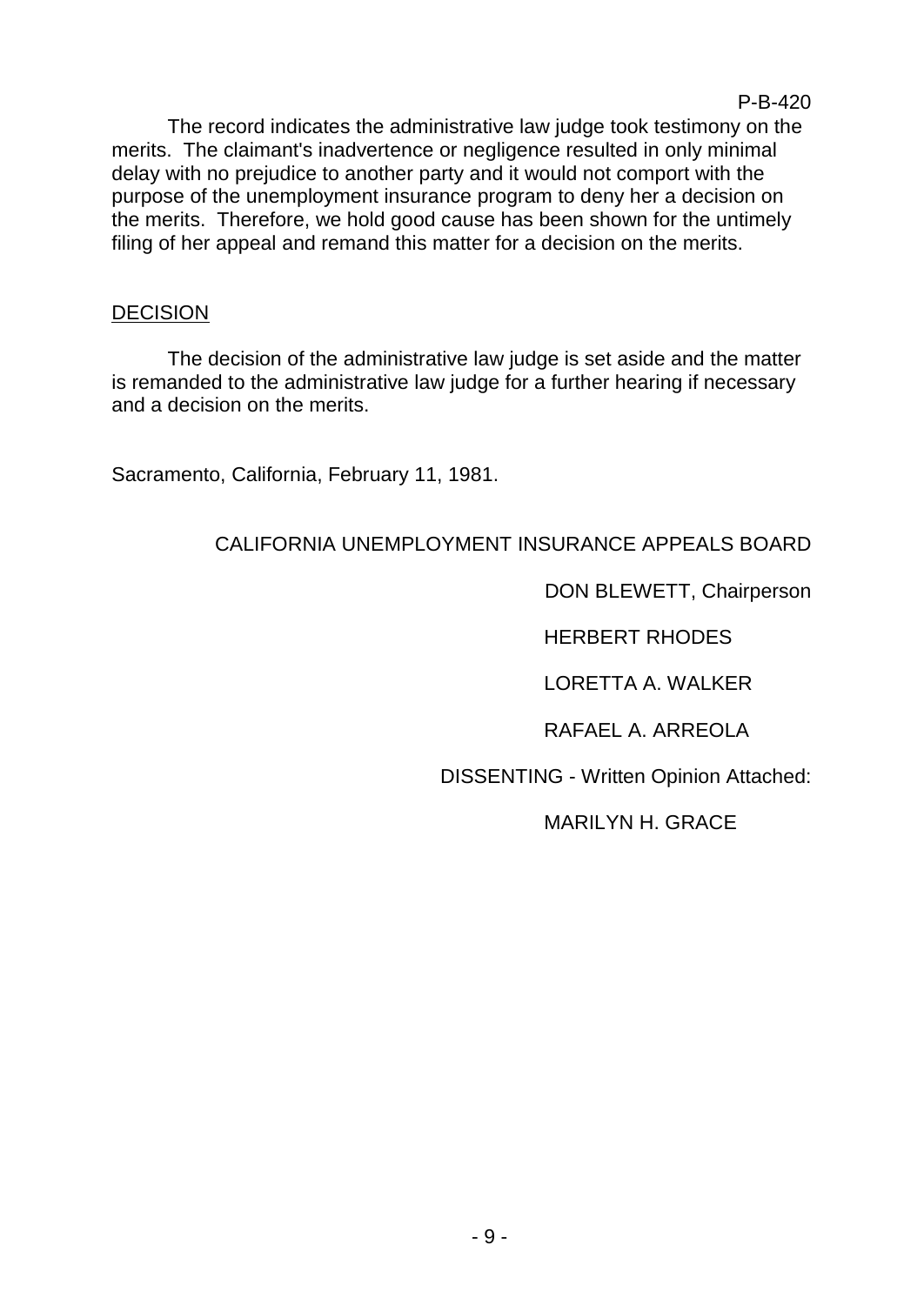### DISSENTING OPINION

I dissent.

The majority Board members dwell on judicial interpretations of the concepts of mistake, inadvertence, surprise and excusable neglect with respect to CCP 473, and then state that they provide only "some guidance" in interpreting those same concepts with respect to untimely situations arising under section 1328 of the Unemployment Insurance Code, and that we are not dealing primarily with persons trained in the law as is generally the case in situations arising under CCP 473.

I agree with the majority that the concepts of mistake, inadvertence, surprise and excusable neglect under the Unemployment Insurance Code must be viewed in light of the purposes of the unemployment insurance program and the fact that we are dealing primarily with lay persons untrained in the law. I also agree with the majority that the concepts set forth in Appeals Board Decision No. P-B-348 are controlling in the instant case, especially when I read their statement that

"It would be inappropriate to attempt to define what inadvertence, surprise or excusable neglect constitutes 'good cause' in all instances, as that determination must of necessity be made on a case-by-case basis (Appeals Board Decision No. P-B-348)."

Because of this, I discern no useful purpose in reviewing various Appellate Court decisions with respect to defaults under CCP 473, which have limited application to cases arising under the provisions of section 1328 of the Unemployment Insurance Code, and essentially concluding that in untimely situations the general guidelines previously set forth in Appeals Board Decision No. P-B-348 should be considered. In my opinion, the instant precedent decision is, therefore, unnecessary and does not further clarify or change the previous guidelines which we require our field administrative law judges to follow; it is merely a restatement of Appeals Board Decision No. P-B-348.

Turning now to the instant case, I cannot my agree with my colleagues that the claimant's actions were "excusable negligence" or "inadvertence."